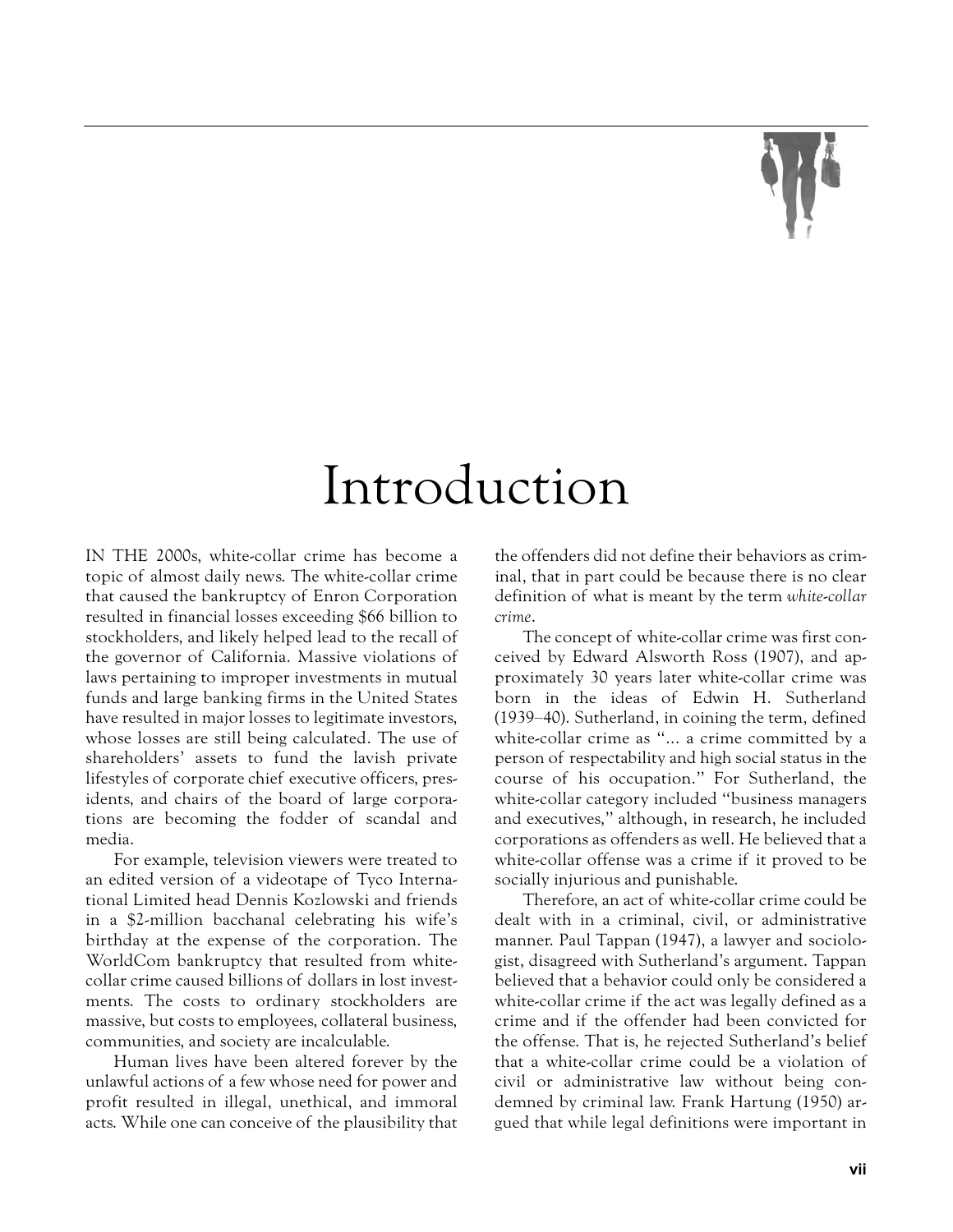the general scheme of things, white-collar crimes represented a special case. Whereas, in most instances, it is possible to distinguish between criminal and civil violations, in the case of white-collar crime the artificial distinction between civil and criminal laws was blurred and lacked importance. In response to Hartung's statement, Ernest Burgess (1950) rejected a totally legal definition of crime, arguing for a labeling-perspective definition that required that persons could only be criminals if they perceived of themselves as such. From the whitecollar offender's perspective, Gilbert Geis's (1967) findings would support Burgess's definition of crime. Geis found that white-collar criminals often do not perceive their acts as crime, and therefore do not perceive of themselves as criminals.

Marshall Clinard and Richard Quinney (1973) replaced the term *white-collar crime* with two other classification categories, Corporate Crime and Occupational Crime. Corporate Crime referred to the criminal behaviors of corporate entities, while Occupational Crime referred to the criminal behaviors of persons within their occupational status.

Laura Schrager and James Short (1978) proposed the term *organizational crime*. They considered such crime in the context of the operative goals of the organization, the actual unstated goals of the organization, which often differ from its official goals. Clinard and Peter Yeager (1980) defined corporate crime as "... any act committed by corporations that is punishable by the state, regardless of whether it is punished under administrative, civil, or criminal law."

Albert Biderman and Albert Reiss (1980) withdrew the idea of status from the definition of whitecollar crime. They argued that individuals, other than those of an upper-class, were capable of committing crimes in their occupational roles. As a result, they emphasized the importance of defining white-collar crime as a violation of a position of trust. For example, if a waitress inflates a customer's bill, the customer is likely to pay both the inflated amount as well as a larger tip without realizing that she has been victimized. The waitress, for her part, not only profits personally, but also violates the trust placed in her by her employer.

James Coleman (1989) suggested that many of the attempts to redefine white-collar crime in other terms have undermined Sutherland's 1949 position since they "do not include many of the offenses covered in Sutherland's original definition," and/or

"are best seen as varieties of white-collar crime." Clinard (1990) suggested replacing white-collar crime with the terms *corporate corruption* and *abuse of corporate power*. These terms included both corporate and occupational crimes, regardless of whether they violate criminal, civil, or administrative laws. In addition, Clinard included behaviors that may not be explicitly defined as violations of law, but that may be unethical and/or immoral in the corporate or occupational context. For example, a scientist who cheats on her research by altering the findings of a study may not have violated a law or regulation, but instead has violated an ethical rule or norm of the scientific community. Under Clinard's hypothesis, that person may have committed a white-collar offense, since she engaged in an unethical and/or immoral behavior in her occupational context.

For the purposes of this encyclopedia, whitecollar crime can be defined as:

Any behavior that occurs in a corporate and/or individual occupational context; and, that is committed for personal and/or corporate gain; and/or, violates the trust associated with that individual's and/or corporation's position and/or status; and that is a violation of any criminal law, civil law, administrative law, rule, ruling, norm, or regulation condemning the behavior.

This definition is necessarily both sociological and legalistic in nature, and therefore includes any behavior that may be socially defined as unethical or immoral, as well as behavior that is not legally defined as an offense. In addition, the definition does not include Sutherland's requisite that the violation be "committed by a person of respectability and high social status." This description was not included because white-collar crimes can be committed by persons who do not necessarily hold "high social status."

Bank tellers do not usually enjoy high social status in our society however, they are in a position of trust where they can engage in white-collar crime. Furthermore, John Hagan and Patricia Parker (1985) have suggested that those persons convicted for white-collar offenses are more likely to be in middle-management than in the high prestige and social status group of the top managers in criminal corporations. Finally, punishability for an act is not an important issue. However, it may be assumed that if an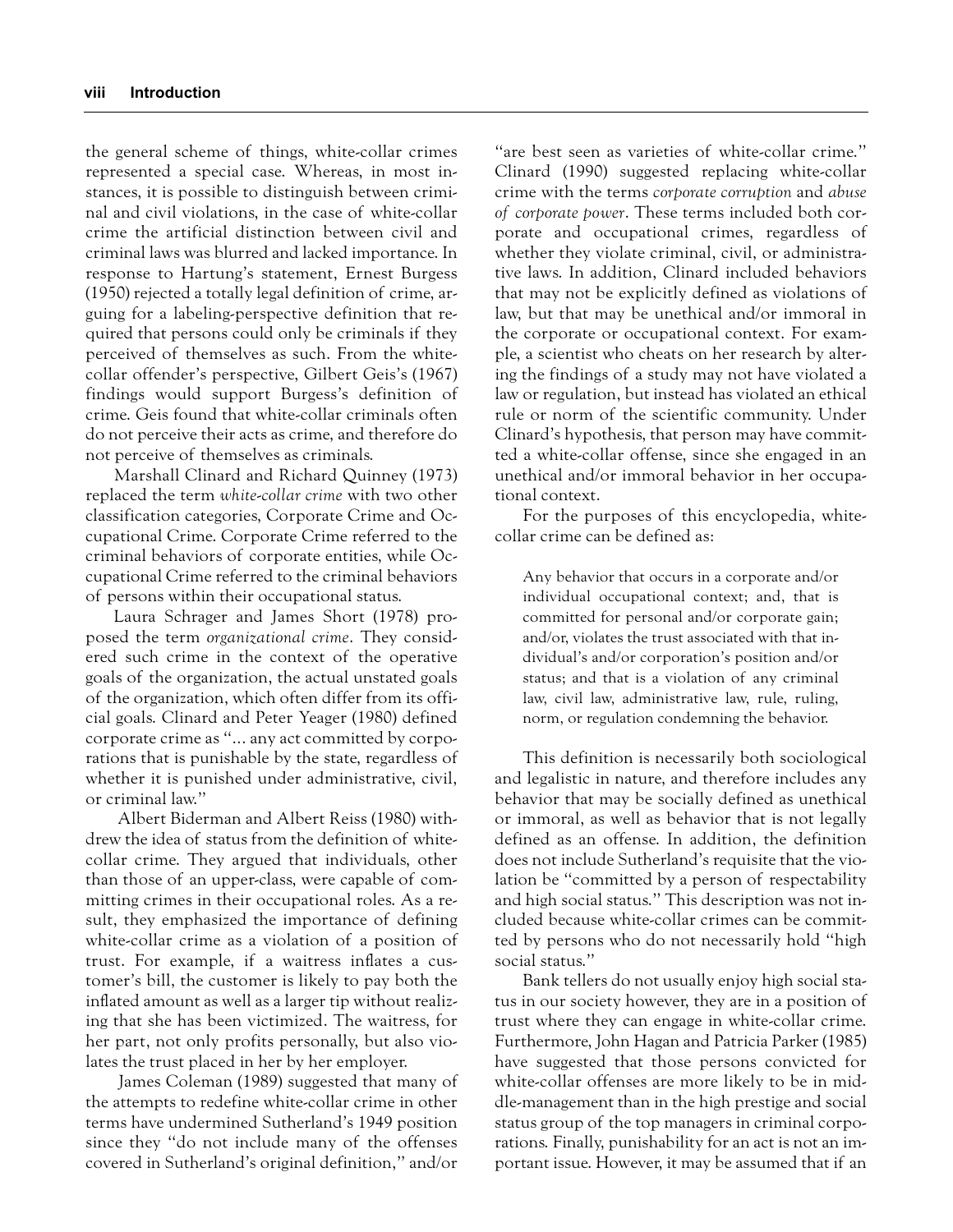act is a violation of some law, then it must be punishable as well. This broad definition of white-collar crime may bother some scholars in the field. However, given the diversity of the behaviors that have come to be described as white-collar and corporate crime, it is difficult to create a succinct definition without necessarily excluding some of the tangential behaviors.

## HISTORY OF WHITE-COLLAR CRIME

Laws against those actions that have come to be defined as white-collar crimes have existed since ancient times. Usually, such laws were developed in reaction to events in which there was a perception that something had occurred that challenged the moral sensibilities of the society. Geis, in his article in this encyclopedia on ancient mercantile crime, discusses the creation of laws to protect consumers and to guarantee an adequate food supply for the people. While hoarding grain in order to reduce supply and provide large profits might make sense to a lot of people, hoarding could also lead to pubic unrest and the overthrow of governments that chose to do nothing to guarantee a reasonably priced supply of staple foods.

George Robb (1993) described the cyclical development and repeal of white-collar crime laws in response to specific acts of fraud and immorality in business that brought fortunes to some and ruin to many. Many of these laws were developed to deal with "stock touting," a practice that has existed as long as there have been stock markets, and that continues to occur to this day. Stock touting involves creating companies, and issuing stock in those companies based on false and/or misleading assets, information, or promise.

For example, Robb wrote about persons who created companies to build railroads in far parts of Great Britain, claiming that they possessed government guarantees that when the railroad was built, stockholders would be instantly wealthy. The stock sold quickly to speculators interested in making money, and the touters quickly disappeared, money in hand, with no railroad ever built. Such frauds aimed at unsuspecting speculators can be found in modern days as well. For example, the high-technology "bubble" of the 1990s resulted in the sale of stock in companies with much promise, but little if any underlying market value. When the bubble burst, stockholders were left holding shares in com-

panies that lacked any tangible assets. Compounding the problem, many stockholders had borrowed money using their stockholdings as collateral, leaving those unable to repay their debts bankrupt and their lenders taking losses as well. Robb noted that touting laws were enacted in reaction to such losses, and would be repeatedly repealed once the British Parliament decided that there was no longer a risk of such behaviors. Unfortunately, as soon as the laws were repealed, stock touts reappeared, new laws were created in response to their behaviors, and the cycle would continue over and over.

The Interstate Commerce Commission (ICC) Act of 1887 was enacted in the United States in response to the behaviors of the robber barons in the railroad industry. The robber barons, who included so-called reputable business leaders and politicians such as Leland Stanford, Sr., and Jay Gould, built railroads connecting the East and West Coasts of the United States, often without investing a cent of their own, and used their transportation monopoly to their own benefit. Before the passage of the ICC act, the railroad owners were free to set their own prices for transporting goods, often raising prices to the point that western farmers and ranchers could not make a profit on their goods. The ICC act created a commission that was meant to regulate the cost of interstate transportation of goods to guarantee that railroads would receive a fair income for their services, while farmers and ranchers would still be able to profit from their labors and goods.

The Sherman Antitrust Act of 1890 was enacted as a response to the growth of monopolies that threatened to destroy competition in the marketplace. A monopoly occurs when a producer controls an entire market for a product to the exclusion of others who would produce the product for a lesser cost. A monopoly allows the controlling producer to set any price for a product. A monopoly producer can set that price as high as she wants, with no fear of losing business due to competition from other producers. The Sherman Act was officially enacted because companies in various industry groups were attempting to eliminate their competition in the marketplace, thus hurting the economy.

It is noteworthy, however, that for the first decade of its existence, the Sherman Act was used almost exclusively as a tool to harass and criminalize the labor unions in their attempts to organize employees of those corporations which the act was